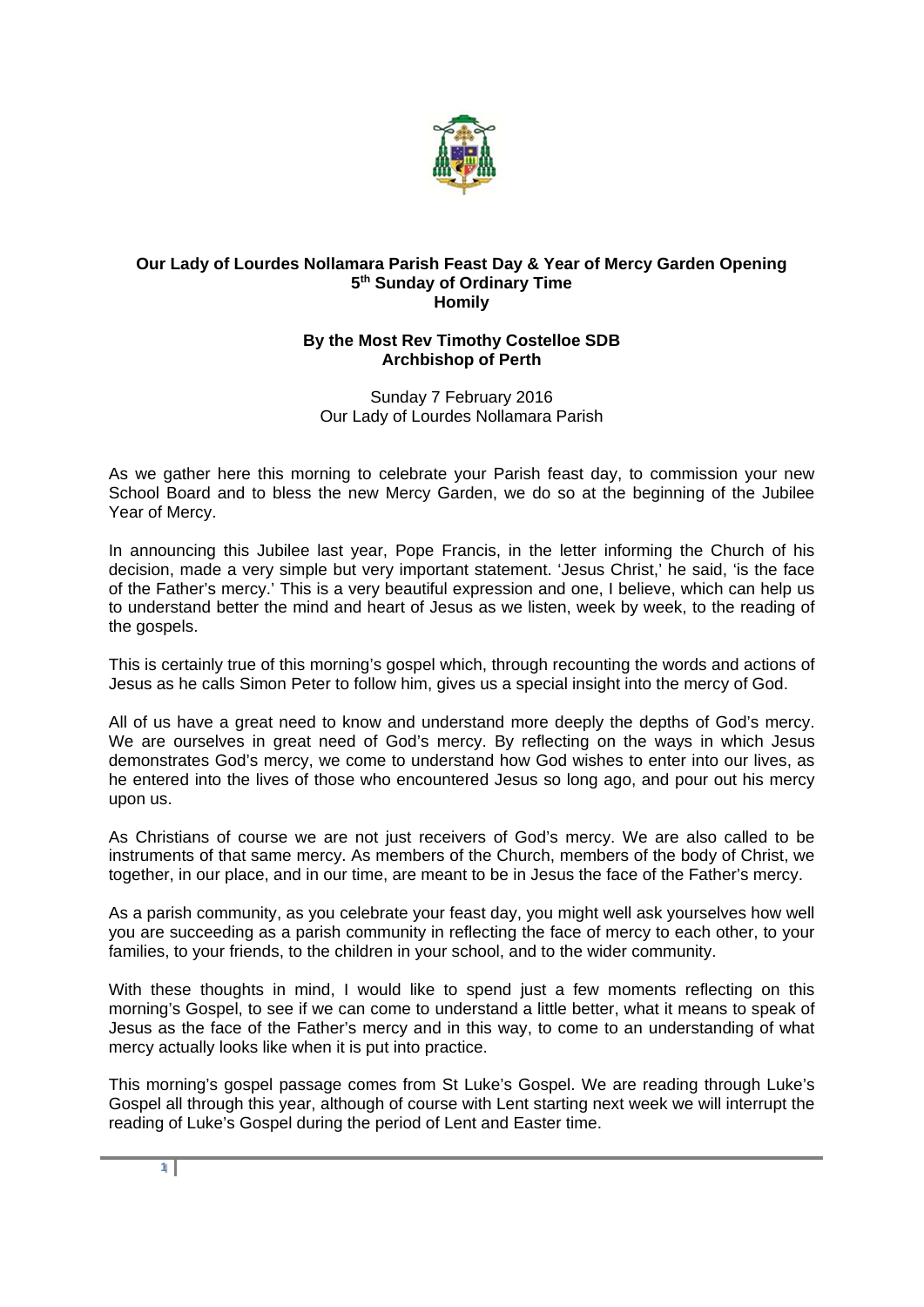

There is a very well known Australian scripture scholar, a Jesuit priest who belongs to the same order as Pope Francis, whose name is Fr Brendan Byrne. Some years ago he wrote a very beautiful book on St Luke's Gospel. The book has a particularly striking title: *The Hospitality of God*.

The idea of God's hospitality offers us a very powerful and very beautiful way of reflecting on what Jesus shows us about God. It is a central part of our faith that in the way Jesus speaks to people, and reaches out to people, and enters into relationships with people, we are given an insight into the way God seeks to encounter us. The warm, open and welcoming hospitality which Jesus shows so consistently tells us something very important, and very encouraging, about the God we believe in.

This morning we encounter Jesus as he calls his first disciples. Among them of course is Simon Peter.

Jesus is there in the boat preaching, and at the end of his preaching he asks the fisherman whose boat he has borrowed if they have caught anything. When they tell him they have been unsuccessful all night he invites them to cast their nets over the other side. When they do so they are able to haul in an incredible catch of fish.

Once back on the shore, Simon Peter falls down at the feet of Jesus and says 'Leave me Lord, go away from me, because I am a sinful man.'

Because we know the gospel stories we realise that when Simon Peter describes himself as a sinful man he is not simply displaying false humility. The story of Peter, as it comes to us in different ways through the four Gospels, will confirm that he is indeed a very sinful man.

Perhaps the greatest example of Peter's sinfulness is his denial and betrayal of Jesus at the time of Jesus's arrest. We all remember that when Jesus was arrested Peter had followed him from a distance into the city. When he was warming himself by the fire, he was identified three times as one of Jesus's disciples. Three times he denied it: *I don't know what you are talking about, I have never heard of him. He is nothing to do with me.*

Three times Peter denies Jesus at the moment when Jesus needs friends more than at any other time in his life. The betrayal is all the more devastating because of all that Jesus had done for Peter. Certainly, from a human point of view, it is not hard to imagine what it must have meant for Jesus to be so alone, so deserted - and so rejected and betrayed by those whom he had relied on more than anybody else.

The last chapter of St John's Gospel – which is the last chapter of all the four gospels to be written - shows us Jesus after the resurrection standing on the shore of the lake. The disciples, including Peter, are once again in their boat, fishing. And Jesus, standing on the shore of the lake, calls out to them, 'Have you caught anything?' They reply that even though they have been out all night they have caught nothing. Jesus tells them to throw the nets over the other side and they catch so many fish that the nets nearly tear. It seems that the writer of St John's Gospel, who would have known the whole Gospel tradition well, is leading us to remember the earlier story, from St Luke's Gospel, which we have just read this morning at Mass.